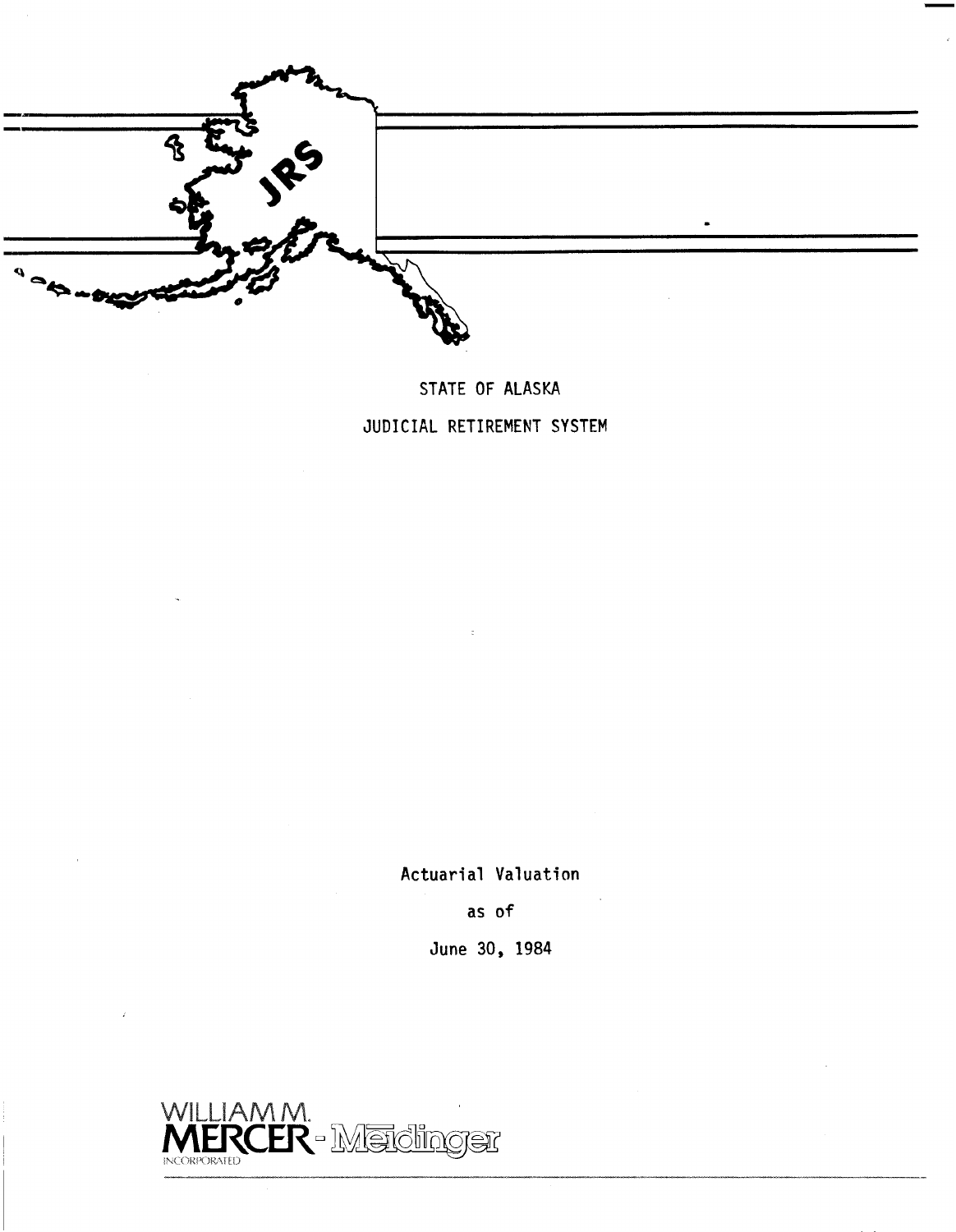**William M. Mercer-Meidinger, Incorporated** 

# STATE OF ALASKA JUDICIAL RETIREMENT SYSTEM

 $\hat{\mathbf{r}}$ 

 $\ddot{\phantom{a}}$ 

Actuarial Valuation as of

June 30, 1984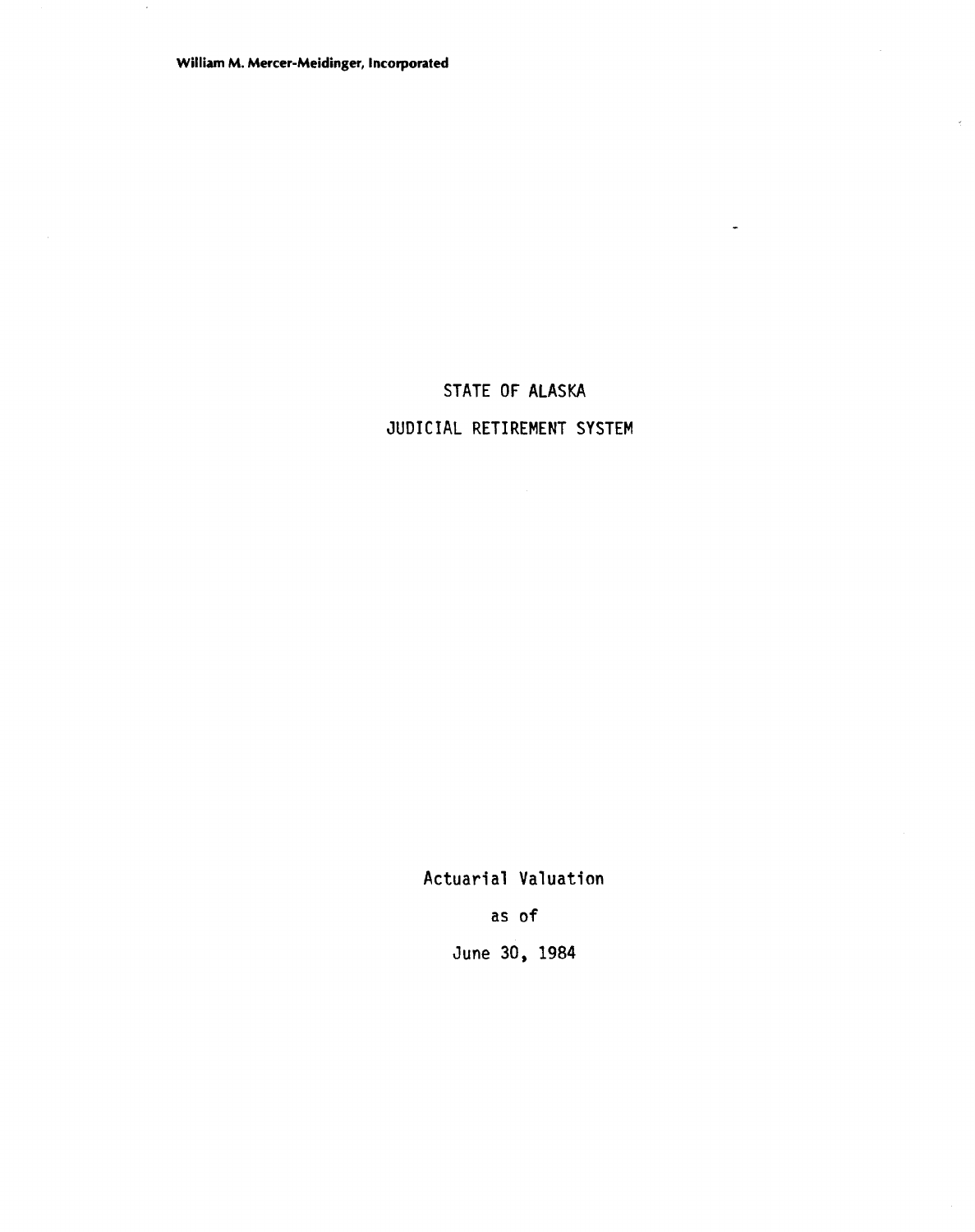# TABLE OF CONTENTS

.

|                      |     |                                                                          | Page |
|----------------------|-----|--------------------------------------------------------------------------|------|
| SUMMARY              |     |                                                                          | 1    |
|                      |     | ANALYSIS OF THE VALUATION                                                | 3    |
| SECTION 1            |     | THE BASIS OF THE VALUATION.                                              | 5    |
|                      | 1.1 | BRIEF OUTLINE OF THE PLAN                                                | 6    |
|                      | 1.2 | CHANGES IN PLAN PARTICIPANTS FROM<br>$6 - 30 - 82$ TO $6 - 30 - 84$<br>. | 8    |
|                      | 1.3 | MISCELLANEOUS INFORMATION AS OF JUNE 30                                  | 9    |
|                      | 1.4 | ANNUAL EARNINGS BY AGE AND SERVICE AND<br>SERVICE GROUPS BY AGE GROUPS   | 10   |
|                      | 1.5 | ACTUARIAL METHOD AND ASSUMPTIONS.                                        | 11   |
|                      |     | TABLE 1 - DISABILITY RATES.                                              | 12   |
| SECTION <sub>2</sub> |     | DETAILED VALUATION RESULTS.                                              | 13   |
|                      | 2.1 | DEVELOPMENT OF VALUATION ASSETS AS OF<br><b>JUNE 30. .</b>               | 14   |
|                      | 2.2 | BREAKDOWN OF PRESENT VALUE OF BENEFITS.                                  | 15   |
|                      | 2.3 | DEVELOPMENT OF NORMAL COST.                                              | 16   |
|                      | 2.4 | CALCULATION OF TOTAL CONTRIBUTION RATE.                                  | 17   |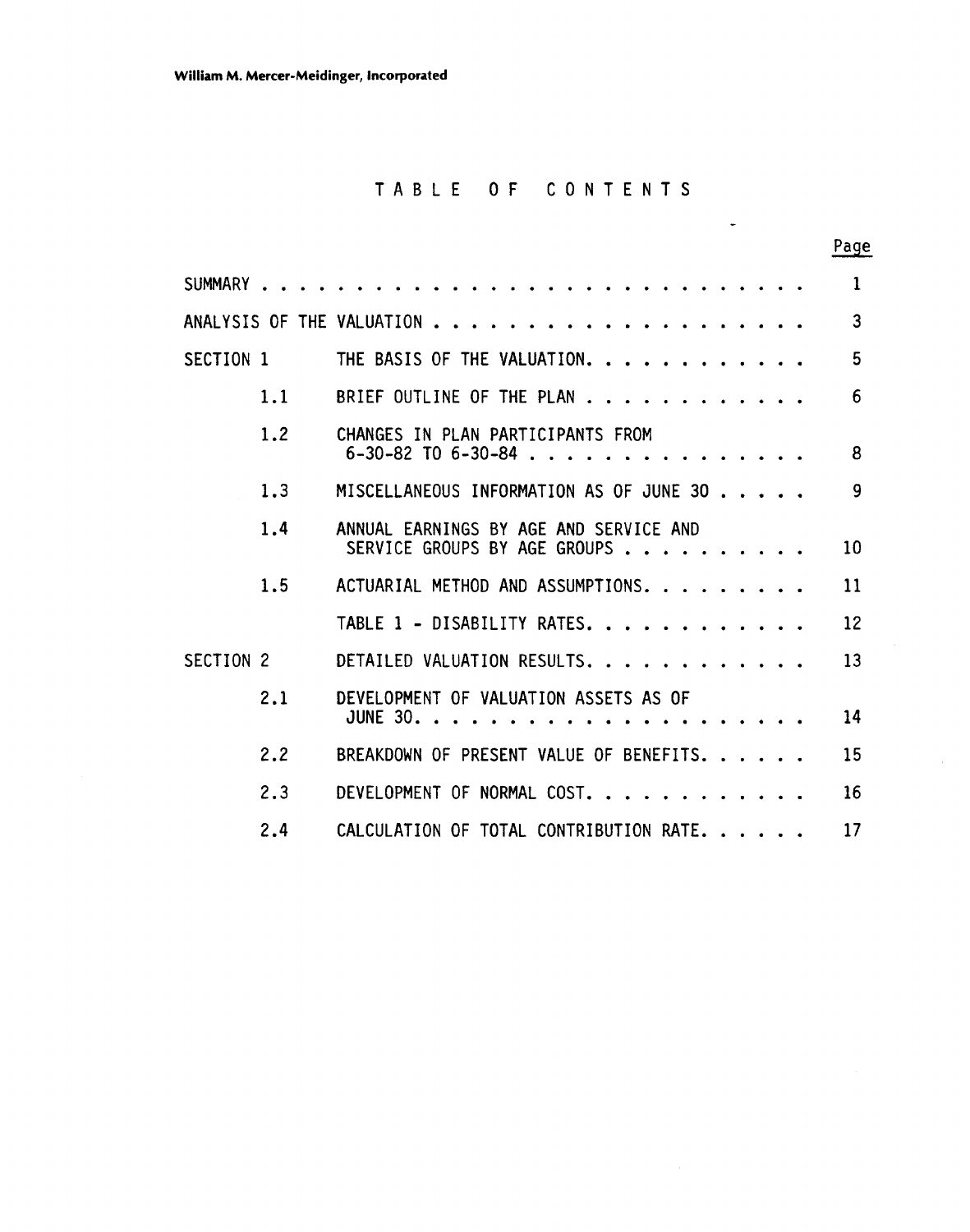

#### **Benefit Services/ Consulting Actuaries**

#### **SUMMARY**

-

In accordance with your request, we have completed a valuation of the Alaska Judicial Retirement System as of June 30, 1984. The principal results of the actuarial valuation are presented in this sumnary and analysis; the two sections which follow are meant to provide the necessary supporting details.

Section 1 presents the fundamental information on which the valuation was based. Included is a summary of plan provisions, information about plan participants, and disclosure of the actuarial method and assumptions used.

Section 2 presents the detailed actuarial valuation results. Its sub-sections present a step-by-step derivation of the recommended contribution.

The purposes of an actuarial valuation are:

- **1.** To examine the status of funding of the Plan, and
- 2. To determine the contribution rate for the fiscal year 1987-88.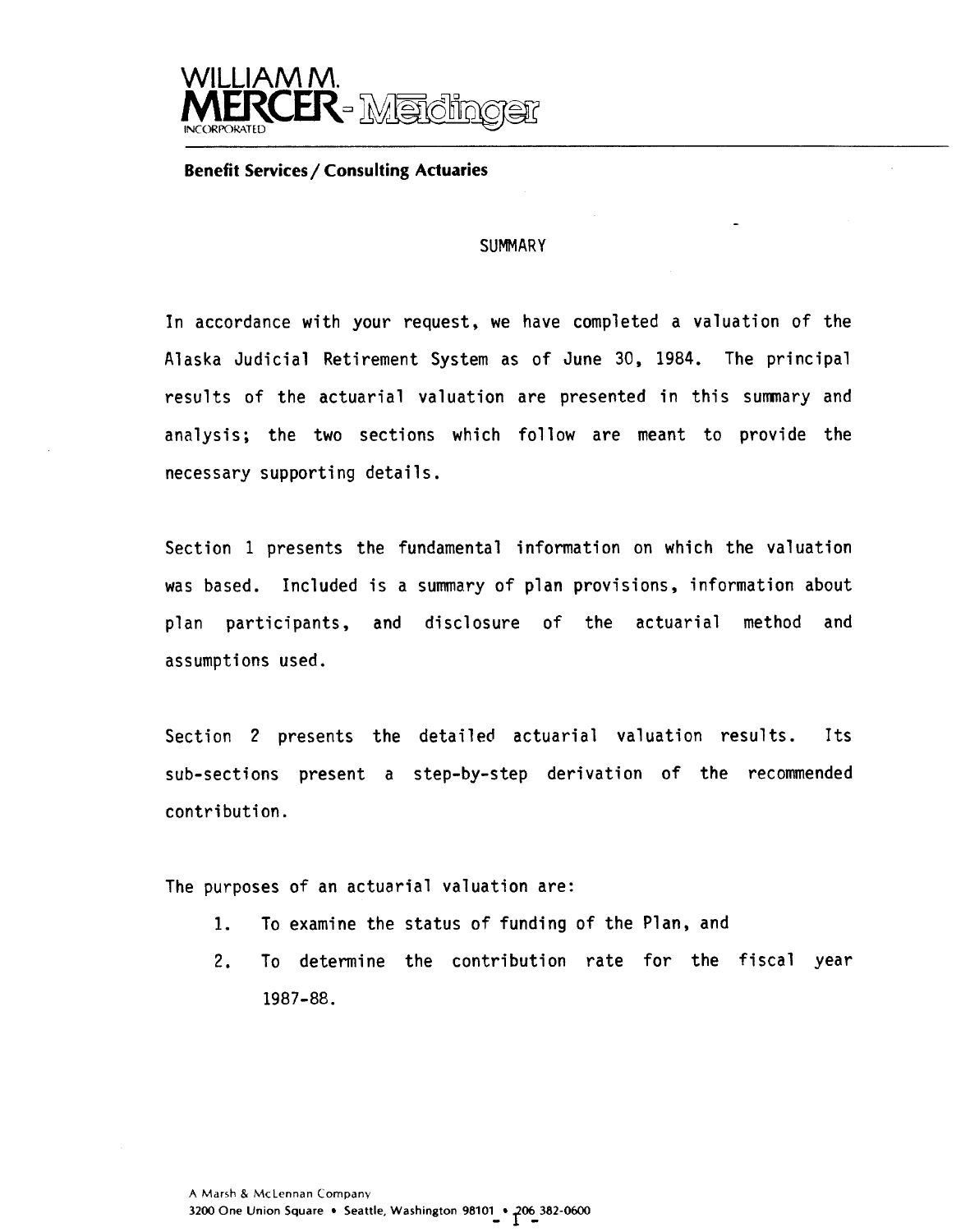| The most significant results of the valuation are as follows: |  |
|---------------------------------------------------------------|--|
|---------------------------------------------------------------|--|

|     |         |                                             | 1982        | 1984        |
|-----|---------|---------------------------------------------|-------------|-------------|
| (1) | June 30 | Status of Funding as of                     |             |             |
|     | (a)     | <b>Valuation Assets</b>                     | \$2,580,200 | \$8,044,425 |
|     | (b)     | Present Value of<br><b>Accrued Benefits</b> | 27,827,998  | 36,210,374  |
|     | (c)     | <b>Accrued Benefit</b><br>Funding Ratio     | 9.3%        | 22.2%       |
|     |         |                                             | FY85-FY86   | FY87-FY88   |
| (2) |         | Recommended Contributions                   |             |             |
|     | (a)     | Normal Cost                                 | \$1,366,796 | \$1,375,669 |
|     | (b)     | Past Service Cost                           | 2,189,984   | 2,443,103   |
|     | (c)     | Total Cost                                  | 3,556,780   | 3,818,772   |
|     | (d)     | Cost As Percent<br>of Base Pay              | 109.14%     | 113.44%     |

In preparing this valuation, we have employed generally accepted actuarial methods and assumptions, in conjunction with employee data provided to us, to determine a sound value for the Plan liabilities. I certify that, to the best of my knowledge and belief, the attached statements are true and correct.

Respectful ly submitted,

Robert F. Richardson

Robert F. Richardson, ASA Principal

RFR/ jam

March 5, 1985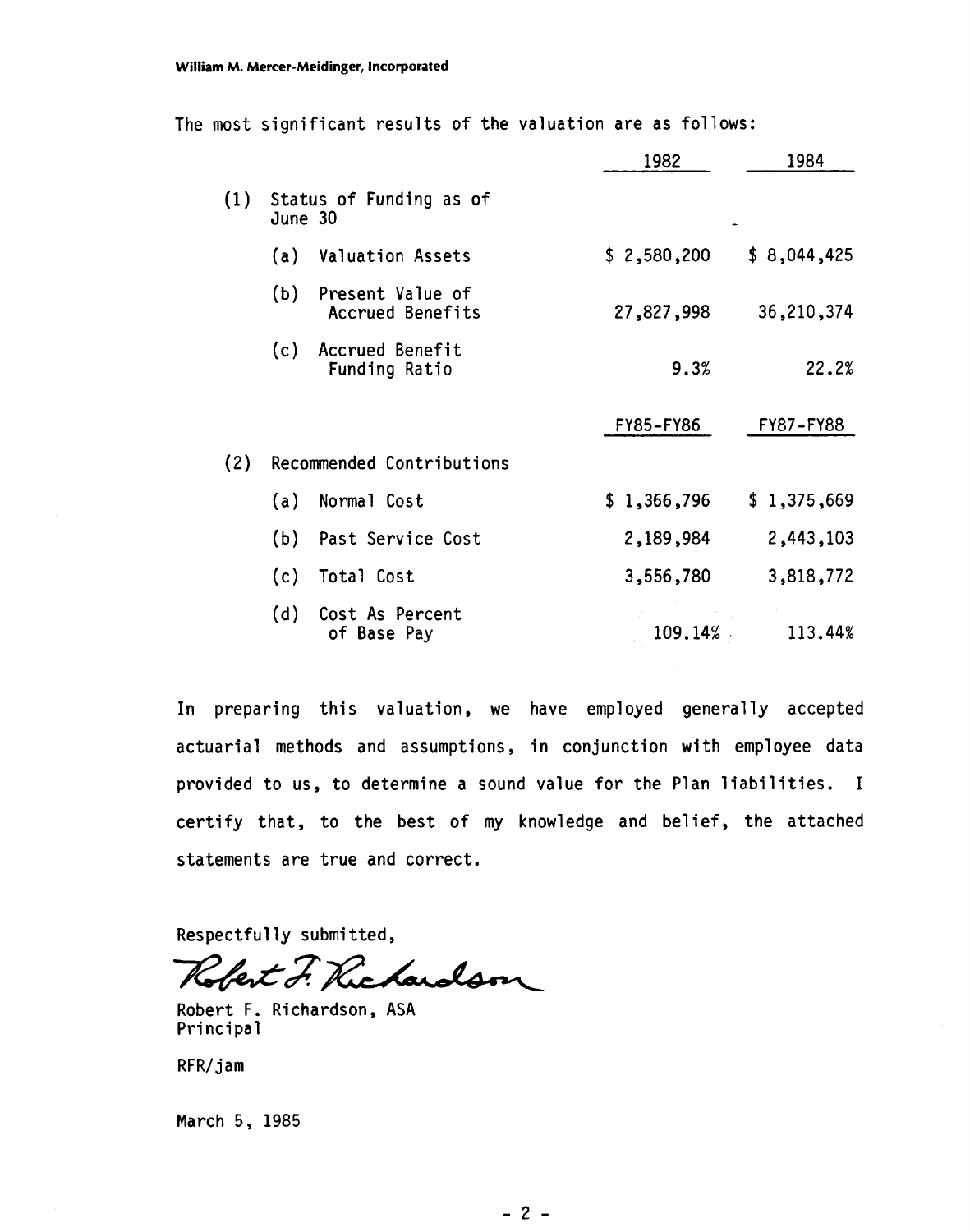### ANALYSIS OF THE VALUATION

This actuarial valuation report is based upon the same actuarial method of assumptions used in the last actuarial report. During the two year period since the last report, the total employer contribution rate increased 3.6% as a percentage of base pay. There are two major reasons for this increase.

#### Health Insurance Premiums

The most important factor leading to the increase in cost in the Judicial Retirement System is the increase in providing medical insurance to retirees. During the two year period, the monthly premium per retiree increased from \$115.61 to \$193.40. The impact of this premium increase was to increase the employer contribution rate to the JRS by more than 2% of base pay.

### Investment Performance

For the period ending June 30, 1983, there was no investment income. Our actuarial calculations are based upon the assumption that plan assets will earn 8% per year. Because the \$2 million fund as of July 1, 1983 was not credited with investment income, there was an actuarial loss from investment sources of slightly more than \$160,000. This actuarial loss in FY83 would have led to an increase in the employer contribution rate of .43% of base pay, however, during the next fiscal year the plan earned slightly more than 8%, thus leading to a small actuarial gain. The net result during the two years was an actuarial loss from investment sources which resulted in the employer contribution rate increasing by .3% of base pay.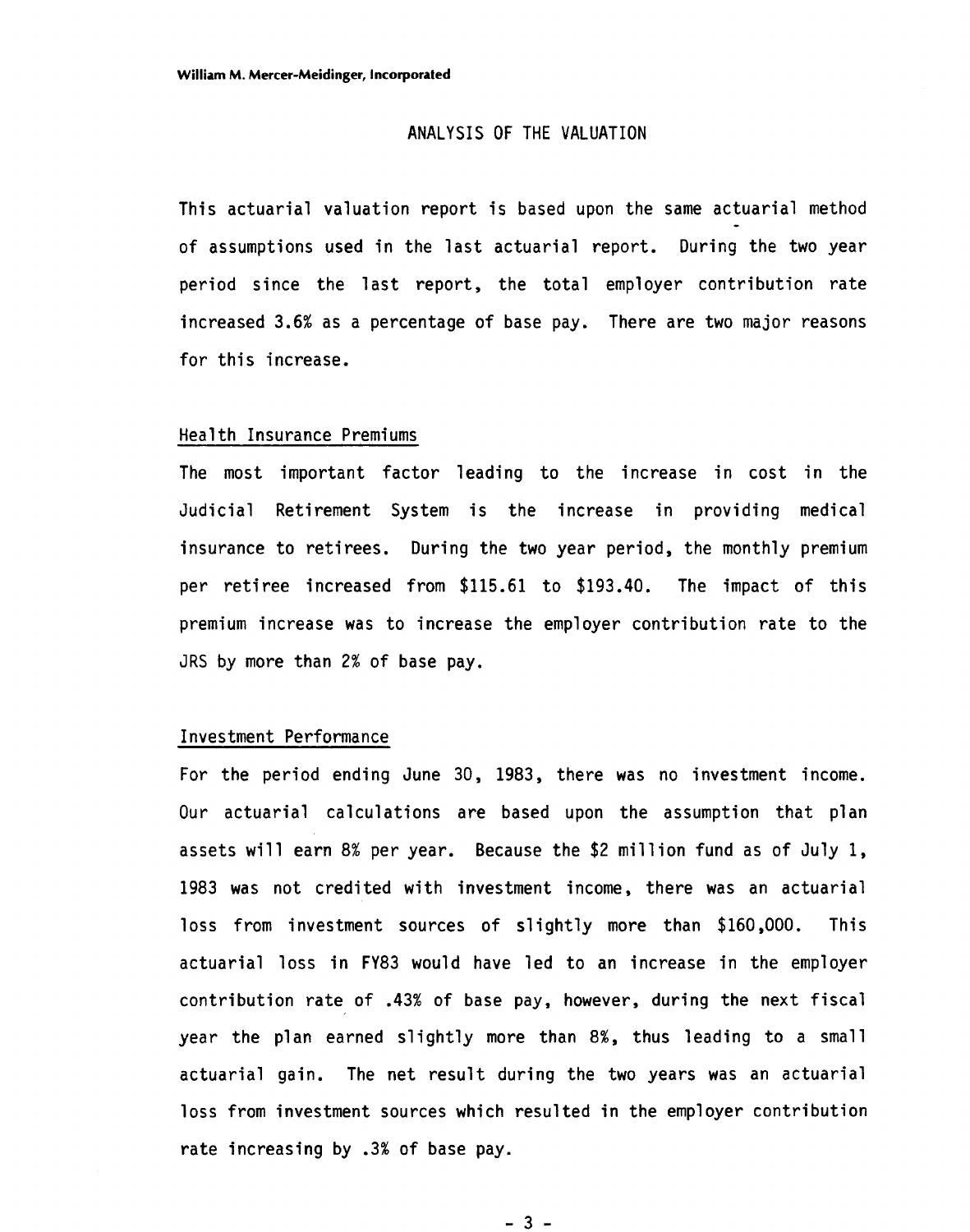Average base pay over the last two years increased by only 5.5%. This contributed to a slight gain. On the other hand, not one retiree or beneficiary ceased benefit payments during the year, leading to a slight actuarial loss from mortality.

In summary, funding progress of the Judicial Retirement System is being achieved. In the next two years, we would anticipate assets exceeding \$15 million and the funding ratio approaching 30%. A leveling off of health cost inflation in the next few years will be helpful. Furthermore, in the future we should anticipate actuarial gains, rather than losses, from investment sources.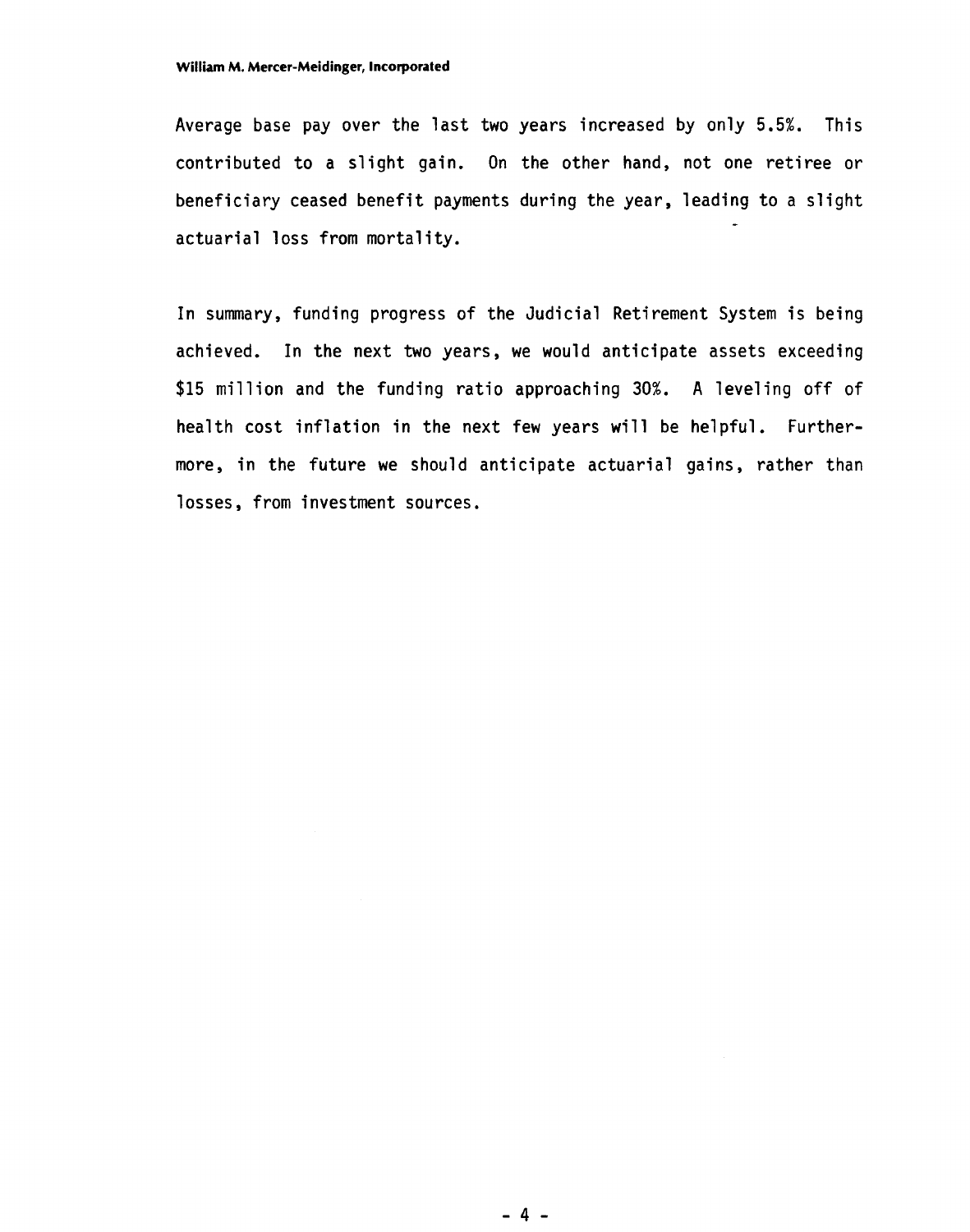### **SECTION 1**

### **THE BASIS OF THE VALUATION**

**The foundation of an actuarial valuation is the information and assumptions used in preparing it. In this section, the salient Plan provisions, employee census data, and actuarial methods and assumptions used in preparing the valuation are outlined.**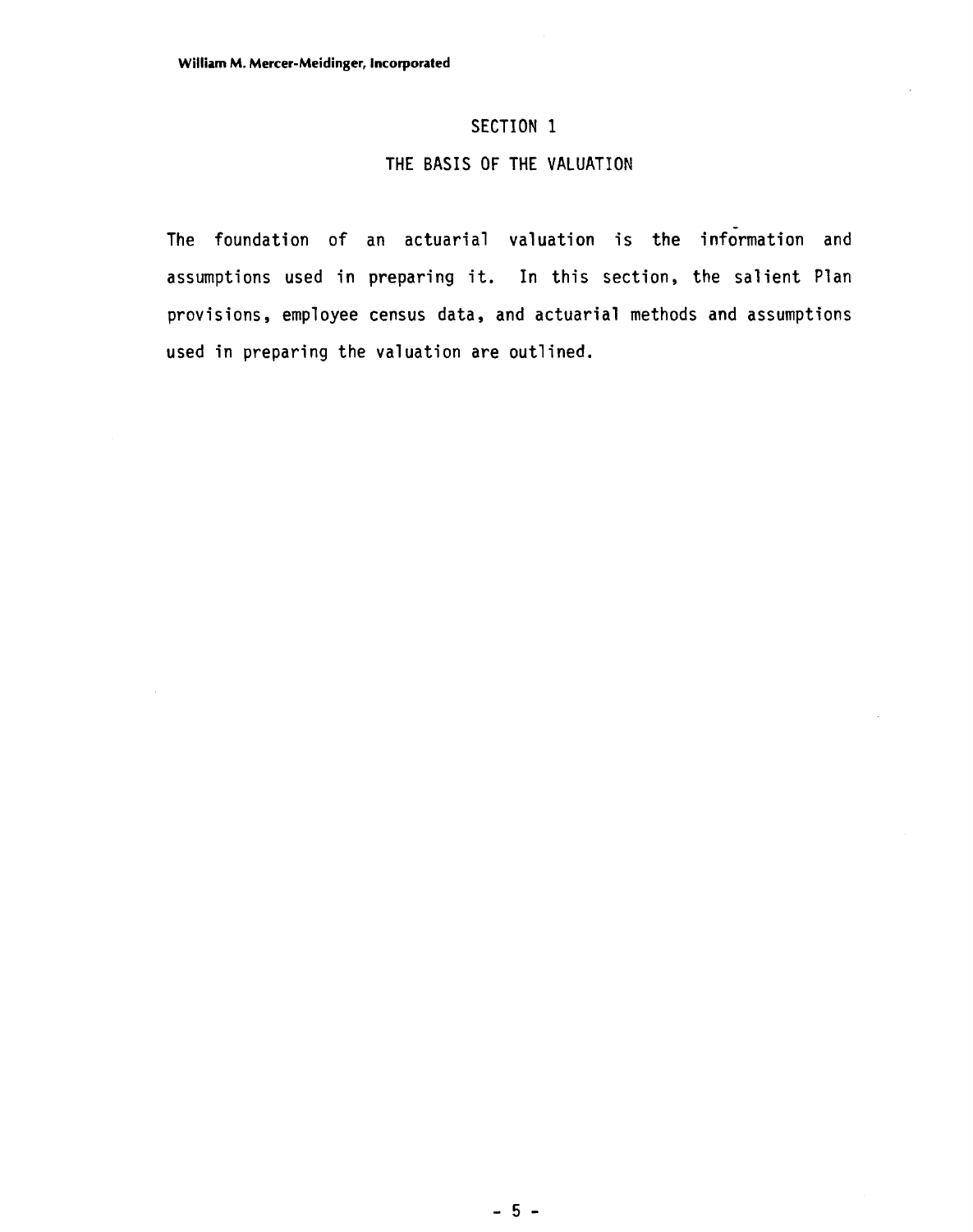### 1.1 BRIEF OUTLINE OF THE

### ALASKA JUDICIAL RETIREMENT SYSTEM

(1) Employees Included

All Judges and Justices of the Supreme, Superior and District

- Courts.<br>(2) Employee Contributions
	- (a) Mandatory Employee Contributions: **7%** of salary for each year of service up to 15 years, if appointed after June 30, 1978.
	- (b) Interest Credited:  $4\frac{1}{2}\%$  compounded semi-annually on June 30 and December 31.
	- (c) Refund at Termination (no vesting): Return of contributions with interest.
	- (e) Refund at Death: If no widow's pension payable, return of contributions with interest.
- (3) Normal Reti rement Benefit
	- (a) Eligibility: Age 60 with 5 or more years of Service.
	- (b) Type: Life only, with Automatic 50% Joint and Survivor Benefit if married.
	- (c) Amount: (For each year of service up to 15 years) 5% of the monthly salary authorized for the appropriate court, at the time each payment is made.
- (4) Early Reti rement Benefit
	- (a) Eligibility: Age 55 or 20 or more years of service.
	- (b) Type: Life only, with Automatic 50% Joint and Survivor Benefit if married.
	- (c) Amount: Actuarial equivalent of Normal Retirement Benefit based on service to Early Retirement Date.
- (5) Deferred Vested Benefit
	- (a) Eligibility: Five or more years of service.
	- (b) Type: Normal or Early Retirement Benefit.
	- (c) Amount: Monthly benefit begins on employee's Normal Retirement Date. Amount determined in the same manner as Normal Retirement Benefit.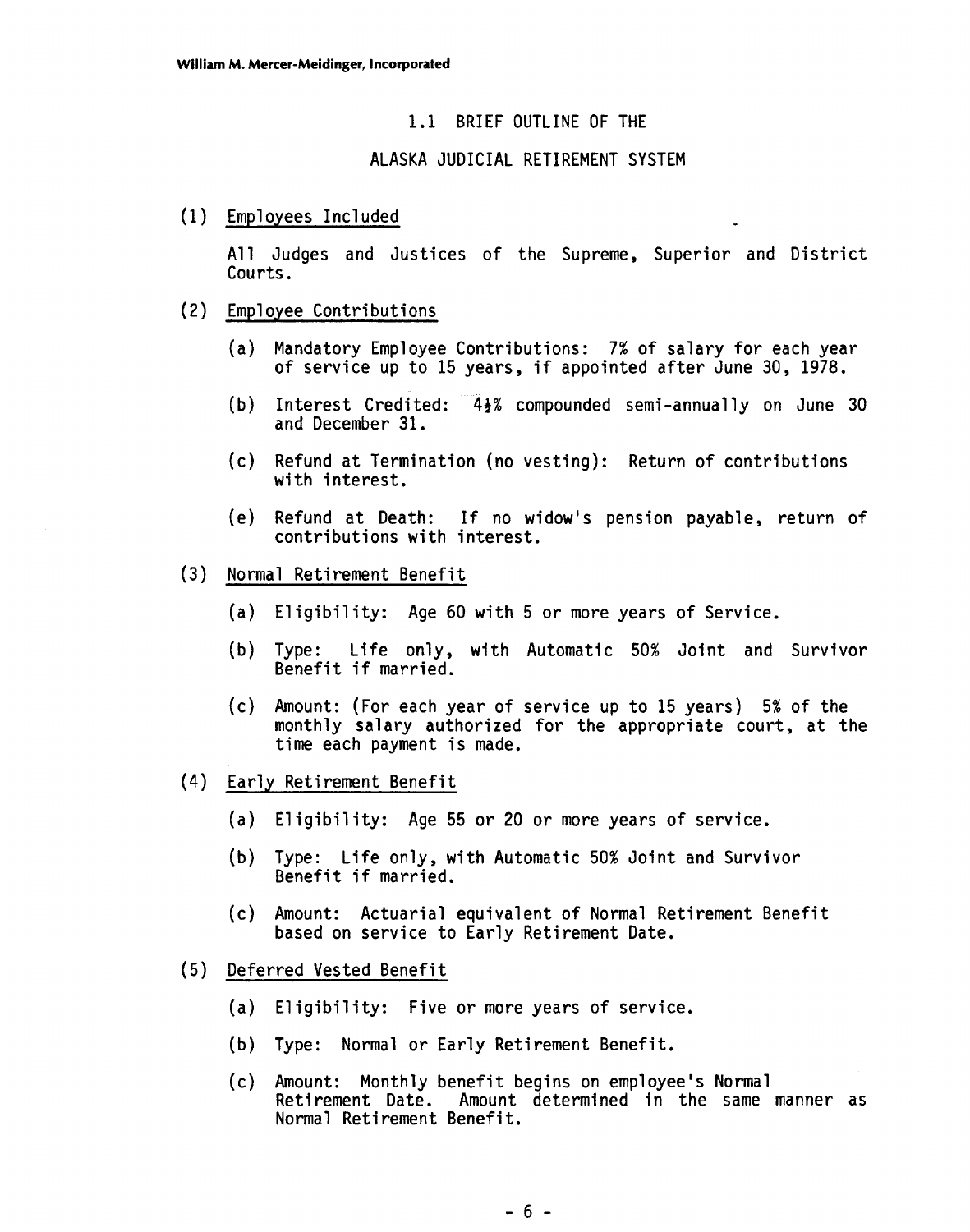### (6) Disability Benefit

- (a) Eligibility: Two or more years of service.
- (b) Type: Monthly benefit payable until death or recovery.
- (c) Amount: Same as Normal Retirement Benefit except payments commence immediately.
- **(7)** Death Benefit Before Retirement

If not married, accrued contributions with interest are returned. If married, an income benefit is available at death after two years of service. The Benefit is 50% of the accrued Normal Retirement Benefit, but at least 30% of the authorized salary. Under certain conditions, survivor benefits are payable to minor dependents.

(8) Medical Benefits

Each retiree is provided with major medical benefits.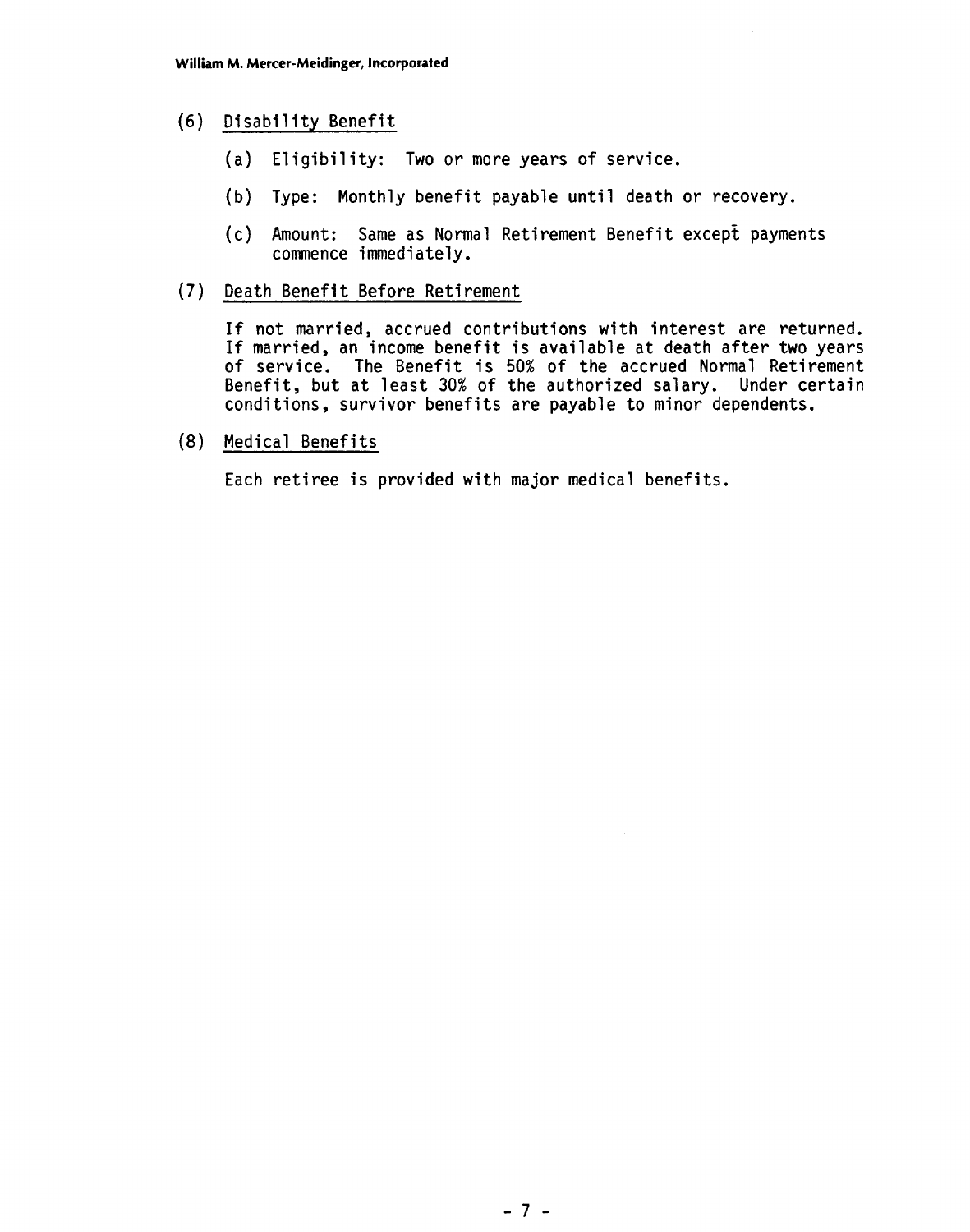## 1.2 CHANGES IN PLAN PARTICIPANTS

### FROM 6-30-82 TO 6-30-84

 $\bullet$ 

# Active Participants

| Total, $6-30-82$                | 48                      |
|---------------------------------|-------------------------|
| New Entrants                    | 5                       |
| Returned From Non-Vested Status | 0                       |
| Returned From Vested Status     | 0                       |
| Non-Vested Terminations         | 0                       |
| Vested Terminations             | (3)                     |
| Retirements                     | (3)                     |
| Deaths                          | $\overline{\mathsf{o}}$ |
| Total, 6-30-84                  | 47                      |

# Vested Terminations

| Total, 6-30-82            |             |
|---------------------------|-------------|
| New Vested Terminations   | 3           |
| Retirements               | 0           |
| Returned to Active Status | Ω           |
| Correction (Hodges)       | (1)         |
| Deaths                    | $\mathbf 0$ |
| Total, 6-30-84            | 9           |

# Retirees and Survivors

| Total, 6-30-82   | 24 |
|------------------|----|
| New Retirements  | 3  |
| New Survivors    | O  |
| Deaths           |    |
| Total, $6-30-84$ | 27 |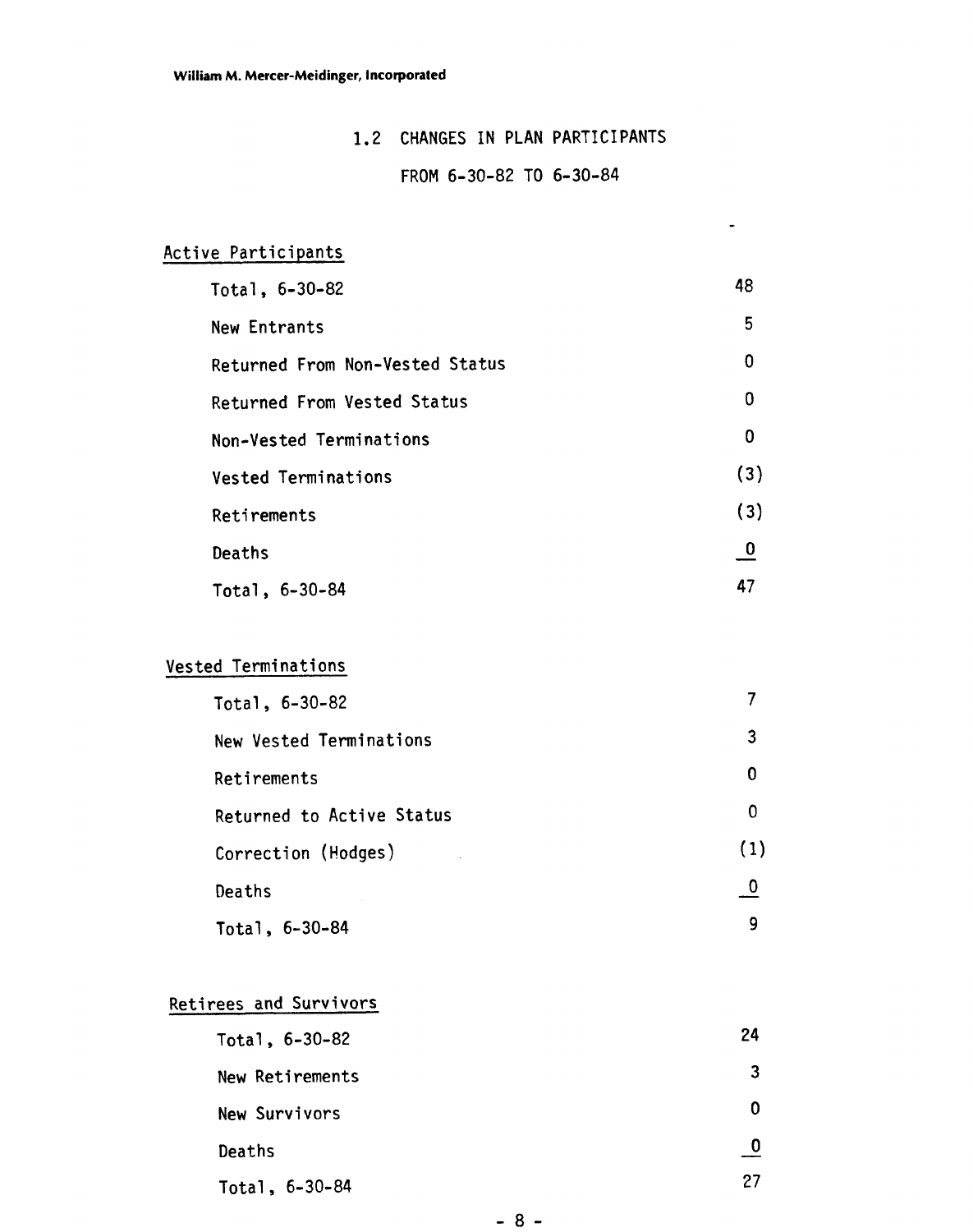## 1.3 MISCELLANEOUS INFORMATION

# AS OF JUNE 30

 $\bullet$ 

### Active Members

|     |                         | 1981     | 1982     | 1984     |
|-----|-------------------------|----------|----------|----------|
| (1) | Number                  | 48       | 48       | 47       |
|     | (2) Average Age         | 46.22    | 46.24    | 47.53    |
|     | (3) Average Service     | 6.77     | 7.88     | 8,42     |
| (4) | Average Annual Base Pay | \$64,404 | \$67,893 | \$71,621 |

# Vested Terminated Members

| $(1)$ Number                | $- -$ | -7                   |       |
|-----------------------------|-------|----------------------|-------|
| (2) Average Age             | $- -$ | 41.91                | 46.39 |
| (3) Average Monthly Benefit |       | $--$ \$2,389 \$2,350 |       |

|     |                             | Retirees and Beneficiaries |                            |       |
|-----|-----------------------------|----------------------------|----------------------------|-------|
| (1) | Number                      | 21                         | -24                        | 27    |
|     | (2) Average Age             | 64.54                      | 64.92                      | 65.80 |
|     | (3) Average Monthly Benefit |                            | $$2,554$ $$2,862$ $$3,069$ |       |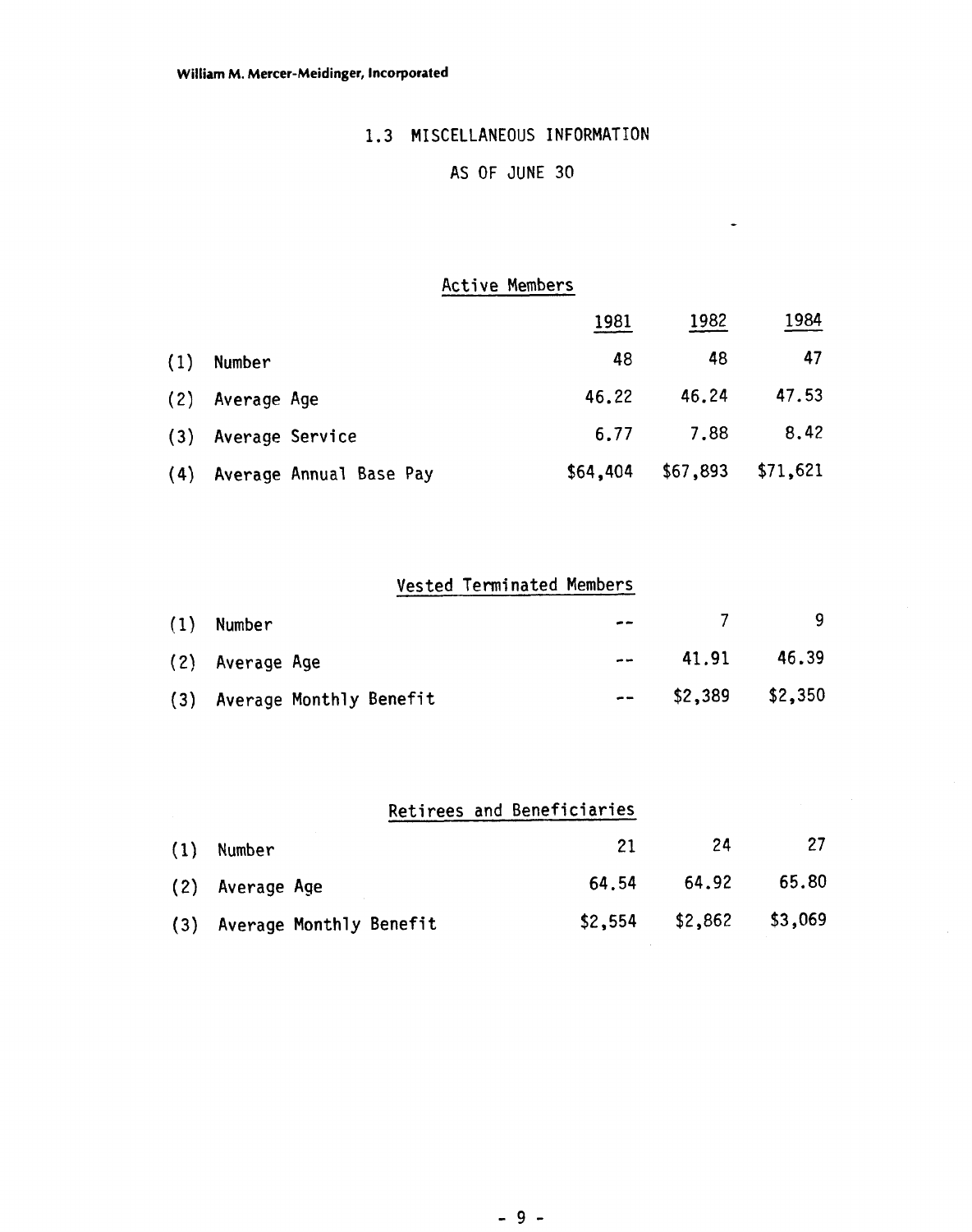|                                                                                                                                                                                       |           | ANNUAL                  | <b>EARNINGS BY AGE------</b> |                 |                              | ----ANNUAL      |                           | EARNINGS BY SERVICE---- |                 |            |
|---------------------------------------------------------------------------------------------------------------------------------------------------------------------------------------|-----------|-------------------------|------------------------------|-----------------|------------------------------|-----------------|---------------------------|-------------------------|-----------------|------------|
|                                                                                                                                                                                       |           | <b>NUMBER</b>           | TOTAL                        | <b>AVERAGE</b>  |                              |                 | NUMBER                    | TOTAL                   | <b>AVERAGE</b>  |            |
|                                                                                                                                                                                       | AGE       | OF                      | ANNUAL                       | ANNUAL          |                              | <b>SERVICE</b>  | OF                        | ANNUAL                  | <b>ANNUAL</b>   |            |
|                                                                                                                                                                                       | GROUP     | <b>PEOPLE</b>           | <b>EARNINGS</b>              | <b>EARNINGS</b> |                              | GROUP           | <b>PEOPLE</b>             | EARNINGS                | <b>EARNINGS</b> |            |
|                                                                                                                                                                                       | $0 - 19$  | $\mathbf 0$             | $\mathbf{0}$ .               | 0 <sub>o</sub>  |                              | 0               |                           | 73620.                  | 73620.          |            |
|                                                                                                                                                                                       | $20 - 24$ | $\mathbf 0$             | $0 -$                        | $0 -$           |                              |                 |                           | 264528.                 | 66132.          |            |
|                                                                                                                                                                                       | $25 - 29$ | 0                       | 0.                           | $\mathbf{0}$ .  |                              | 2               |                           | 284496.                 | 71124.          |            |
|                                                                                                                                                                                       | $30 - 34$ | $\overline{\mathbf{z}}$ | 127272.                      | 63636.          |                              | 3               |                           | 434304.                 | 72384.          |            |
|                                                                                                                                                                                       | $35 - 39$ | 7                       | 475404.                      | 67915.          |                              |                 |                           | 73620.                  | 73620.          |            |
|                                                                                                                                                                                       | $40 - 44$ | 10                      | 739944.                      | 73994.          |                              | $0 - 4$         | 16                        | 1130568.                | 70661.          |            |
|                                                                                                                                                                                       | $45 - 49$ | 14                      | 1024812.                     | 73201.          |                              | $5 - 9$         | 18                        | 1283880.                | 71327.          |            |
|                                                                                                                                                                                       | $50 - 54$ | 6                       | 431736.                      | 71956.          |                              | $10 - 14$       | 7                         | 531960.                 | 75994.          |            |
|                                                                                                                                                                                       | $55 - 59$ |                         | 282540.                      | 70635.          |                              | $15 - 19$       |                           | 200892.                 | 66964.          |            |
|                                                                                                                                                                                       | $60 - 64$ | 3                       | 210876.                      | 70292.          |                              | $20 - 24$       | 3                         | 218904.                 | 72968.          |            |
|                                                                                                                                                                                       | $65 - 69$ |                         | 73620.                       | 73620.          |                              | $25 - 29$       | o                         | 0 <sub>1</sub>          | $\mathbf{0}$ .  |            |
|                                                                                                                                                                                       | $70 - 74$ | 0                       | 0.                           | 0.              |                              | $30 - 34$       | 0                         | $\mathbf{0}$ .          | $\mathbf{0}$ .  |            |
|                                                                                                                                                                                       | $75 - 79$ | $\bf{0}$                | $\mathbf{0}$ .               | $\mathbf{0}$ .  |                              | $35 - 39$       | $\bf{0}$                  | 0 <sub>o</sub>          | $\mathbf{0}$ .  |            |
|                                                                                                                                                                                       | $80+$     | $\Omega$                | $\mathbf{0}$ .               | $\mathbf{0}$ .  |                              | $40+$           | 0                         | $\mathbf{0}$ .          | $\mathbf{0}$ .  |            |
|                                                                                                                                                                                       | TOTAL     | 47                      | 3366204.                     | 71621.          |                              | TOTAL           | 47                        | 3366204.                | 71621.          |            |
|                                                                                                                                                                                       |           |                         |                              |                 | SERVICE GROUPS BY AGE GROUPS |                 |                           |                         |                 |            |
|                                                                                                                                                                                       |           |                         | S                            | E R V I C E     |                              | GR <sub>O</sub> | $\mathbf{U}$ $\mathbf{P}$ |                         |                 |            |
|                                                                                                                                                                                       | $0 - 4$   | $5 - 9$                 | $10 - 14$                    | $15 - 19$       | $20 - 24$                    | $25 - 29$       | $30 - 34$                 | $35 - 39$               | $40+$           |            |
|                                                                                                                                                                                       |           | 0                       | 0<br>$\bf{0}$                | 0.              | $\mathbf{0}$                 | 0               | $\mathbf{0}$              | 0                       | 0               |            |
|                                                                                                                                                                                       |           |                         | 0                            |                 | n.                           |                 | 0                         | 0                       | 0               |            |
|                                                                                                                                                                                       |           |                         |                              |                 |                              |                 |                           |                         | 'N              | TOTAL<br>o |
|                                                                                                                                                                                       |           |                         |                              |                 | 0                            |                 |                           |                         | 0               |            |
|                                                                                                                                                                                       |           |                         |                              |                 |                              |                 |                           |                         |                 |            |
|                                                                                                                                                                                       |           |                         |                              |                 |                              |                 |                           |                         | ٠O              |            |
|                                                                                                                                                                                       |           |                         |                              |                 |                              |                 |                           |                         |                 |            |
|                                                                                                                                                                                       |           |                         |                              |                 |                              |                 |                           |                         |                 |            |
|                                                                                                                                                                                       |           |                         |                              |                 |                              |                 | 0                         |                         | 0               |            |
|                                                                                                                                                                                       |           |                         |                              |                 |                              |                 |                           |                         | 0               |            |
|                                                                                                                                                                                       |           |                         |                              |                 |                              |                 | 0                         |                         | 0               |            |
|                                                                                                                                                                                       |           |                         |                              |                 | 0                            |                 | 0                         |                         | 0               |            |
|                                                                                                                                                                                       |           |                         |                              |                 | 0                            |                 | 0                         |                         | o               |            |
| AGE.<br>$0 - 19$<br>$20 - 24$<br>$25 - 29$<br>$30 - 34$<br>$35 - 39$<br>$40 - 44$<br>$45 - 49$<br>$50 - 54$<br>$55 - 59$<br>$60 - 64$<br>$65 - 69$<br>$70 - 74$<br>$75 - 79$<br>$80+$ |           |                         | 0                            |                 |                              |                 | 0                         |                         | 0               | 10         |

 $\sim$ 

 $1.4$ **ANNUAL EARNINGS BY AGE AND SERVICE<br>AND SERVICE GROUPS BY AGE GROUPS**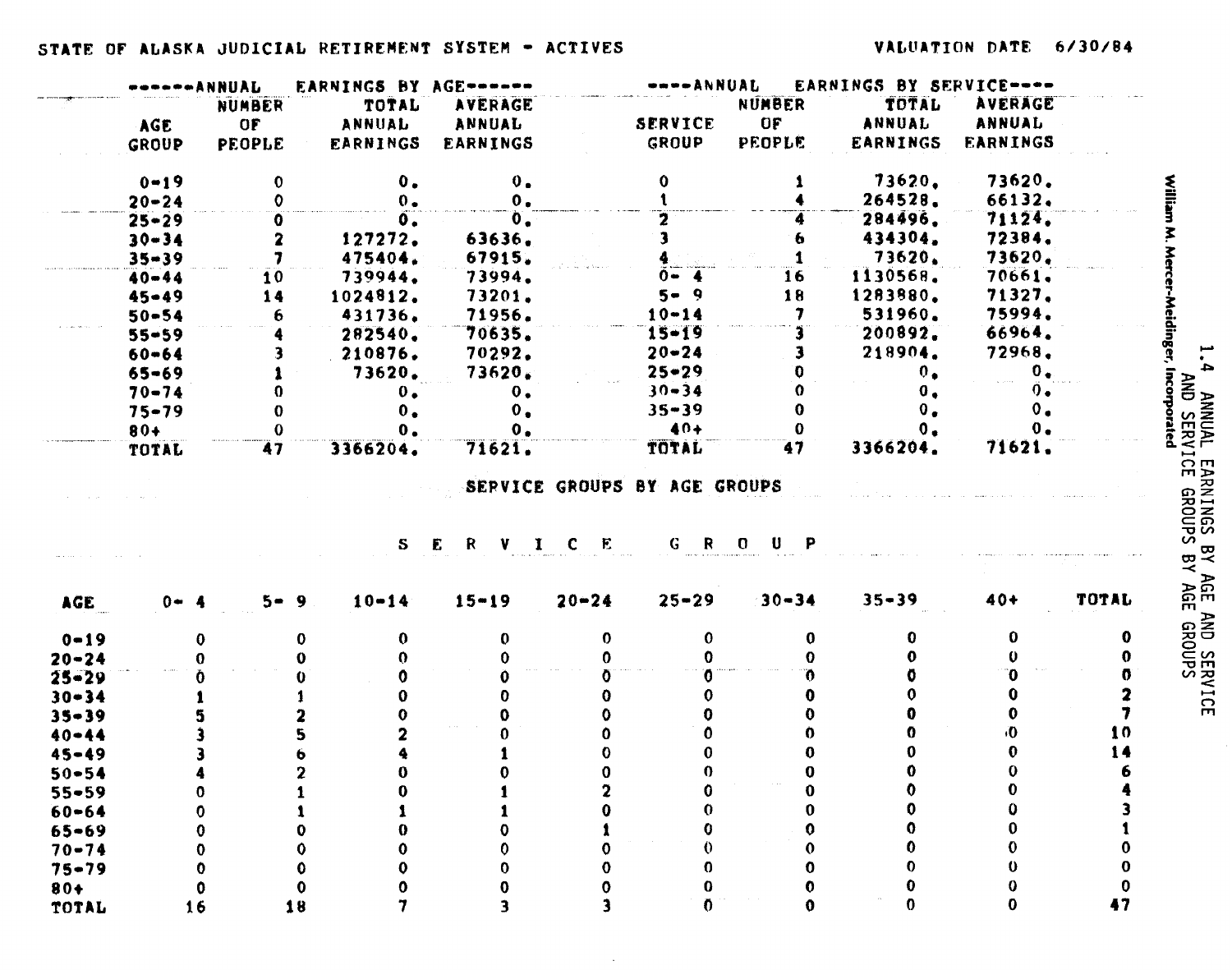### 1.5 ACTUARIAL METHOD AND ASSUMPTIONS

### Valuation of Liabilities

- A. Actuarial Method Attained Age Normal. The unfunded accrued benefit liability is amortized over 25 years.
- B. Actuarial Assumptions
	- 1. Interest 8% per year, compounded annually, net of investment expenses.
	- 2. Mortality 1984 Unisex Pension Mortality Table.
	- 3. Sa1 ary Scale 7.5% per year, compounded annual 1 **<sup>y</sup>**.
	- 4. Turnover and Early Annual turnover and early retirement<br>Retirement at each age and service is the qreatest of the following amounts:
		- $a)$  $0%$
		- b) 3% if service is greater than 15 years.
		- c) 6% if vested and immediately eligible for full benefits based on retirement provision.
		- d) 10% if vested and age is greater than 65.
	- 5. Disability 25% of disability under the State of Alaska 1976 study.
	- 6. Maximum Retirement Age Age 70.
	- 7. Health Benefits Assumed to increase with 8% annual inflation.
- **C.** Valuation Assets Based upon accrued book values.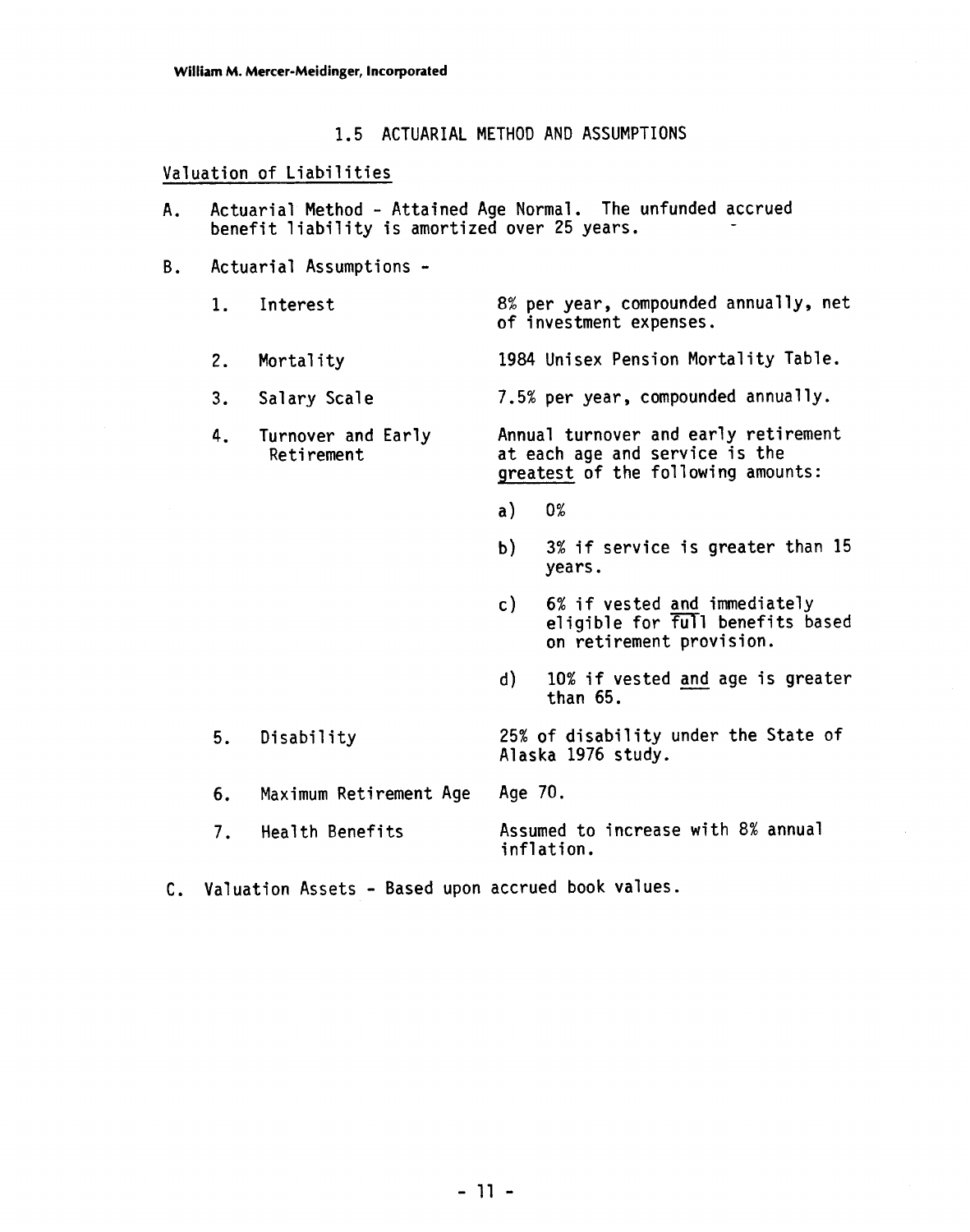# TABLE 1

# PUBLIC EMPLOYEES' RETIREMENT SYSTEM

# OF ALASKA

 $\ddot{\phantom{a}}$ 

### Disability Rates - 1976 Study

### All Employees

#### Annual Rates Per 1,000 Employees

|                            | A11                                  | Employees                        |       |  |
|----------------------------|--------------------------------------|----------------------------------|-------|--|
|                            |                                      | Annual Rates Per 1,000 Employees |       |  |
| <u>Age</u>                 | Rate                                 | <u>Age</u>                       | Rate  |  |
| 20                         | .70                                  | 45                               | 1.62  |  |
| 21                         | .71                                  | 46                               | 1.76  |  |
| 22                         | .72                                  | 47                               | 1.91  |  |
| 23                         | .73                                  | 48                               | 2.07  |  |
| 24                         | .74                                  | 49                               | 2.23  |  |
| 25                         | .75                                  | 50                               | 2.40  |  |
| 26                         | .76                                  | 51                               | 2.60  |  |
| 27                         | .78                                  | 52                               | 2.86  |  |
| 28                         | .80                                  | 53                               | 3.18  |  |
| 29                         | .82                                  | 54                               | 3.55  |  |
| 30                         | .84                                  | 55                               | 4.00  |  |
| 31                         | .86                                  | 56                               | 4.59  |  |
| 32                         | .88                                  | 57                               | 5.34  |  |
| 33                         | .90                                  | 58                               | 6.10  |  |
| 34                         | .93                                  | 59                               | 7.20  |  |
| 35                         | .96                                  | 60                               | 8.43  |  |
| 36                         | .99                                  | 61                               | 9.75  |  |
| 37                         | 1.03                                 | 62                               | 11.30 |  |
| 38                         | 1.07                                 | 63                               | 13.05 |  |
| 39                         | 1.11                                 | 64                               | 14.90 |  |
| 40<br>41<br>42<br>43<br>44 | 1.15<br>1.20<br>1.27<br>1.36<br>1,48 |                                  |       |  |

For the Judicial Retirement System, we have assumed 25% of the above rates of disability.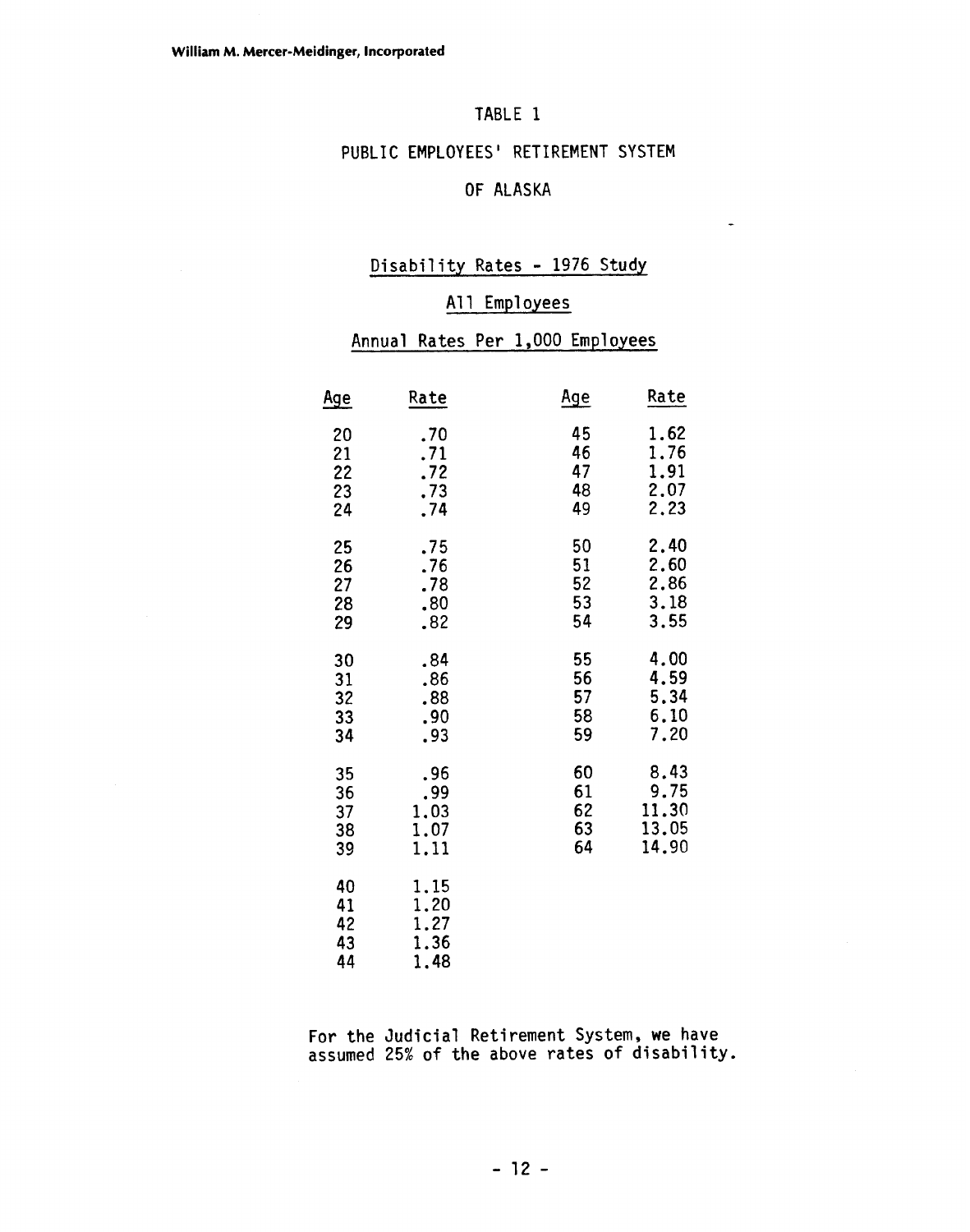### **SECTION 2**

### **DETAILED VALUATION RESULTS**

**This section presents in detail the results of the actuarial valuation that were outlined in the Summary.** 

-

 $\bar{z}$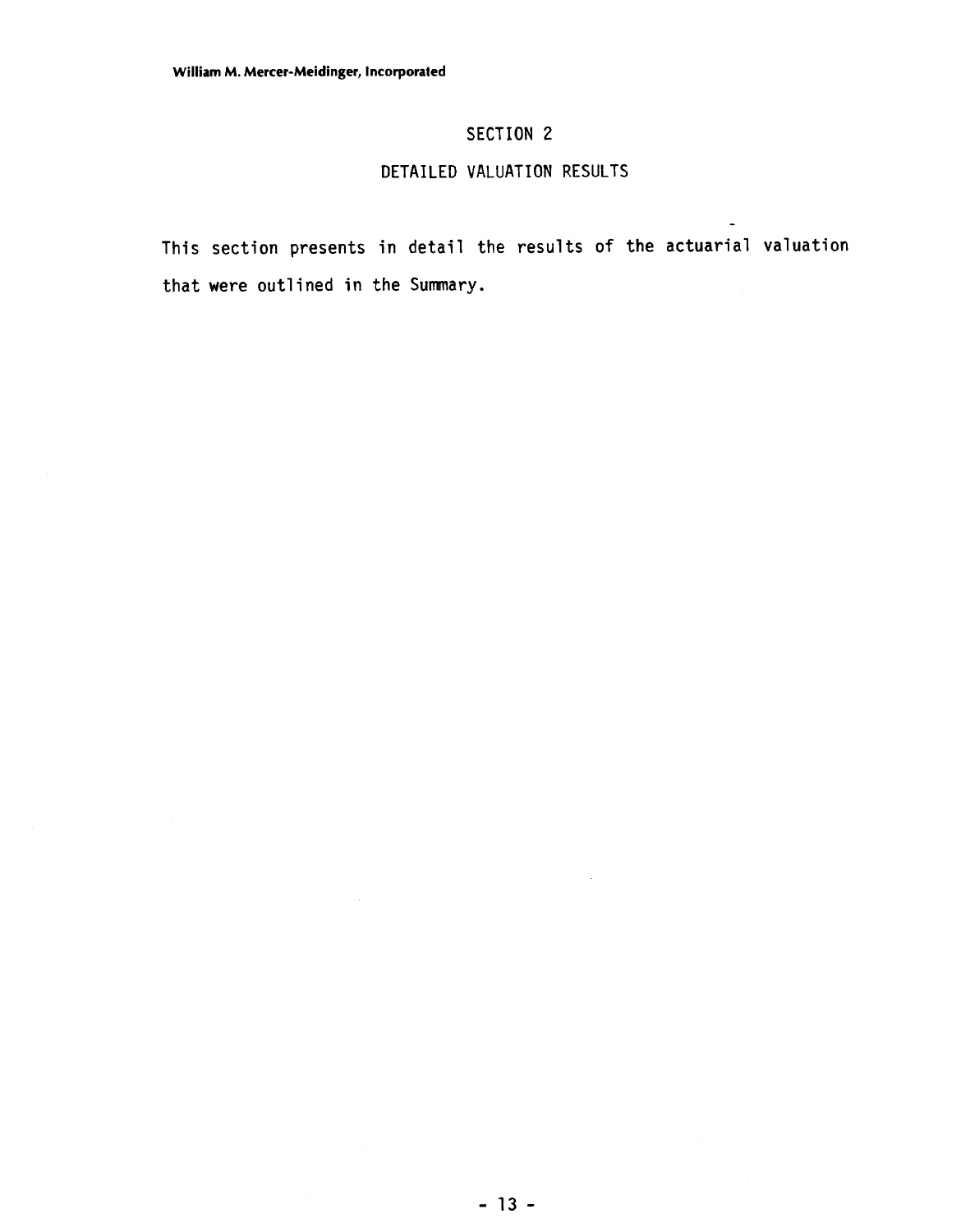# 2.1 DEVELOPMENT OF VALUATION ASSETS

# AS OF JUNE 30

 $\bullet$ 

 $\sim$   $\sim$ 

|                                                                                                              | <b>FY83</b>                                              | <b>FY84</b>                                               |
|--------------------------------------------------------------------------------------------------------------|----------------------------------------------------------|-----------------------------------------------------------|
| Net Assets Available for Benefits,<br>Beginning of Year                                                      | \$2,094,704                                              | \$4,742,903                                               |
| Additions:<br>Employee Contributions<br>Employer Contributions<br>Indebtedness Interest<br>Investment Income | 71,671<br>\$<br>3,463,842<br>933<br>$-0-$<br>\$3,536,446 | \$108,739<br>3,752,226<br>1,081<br>435,260<br>\$4,297,306 |
| Deductions:<br>Employee Refund<br>Retirement Benefits<br>Medical Benefits                                    | \$<br>21,142<br>831,382<br>35,723<br>888,247<br>S        | \$<br>$-0-$<br>948,439<br>47,784<br>995,784<br>S.         |
| Net Assets Available for Benefits,<br>End of Year                                                            | \$4,742,903                                              | \$8,044,425                                               |

 $\mathcal{L}^{\text{max}}_{\text{max}}$  and  $\mathcal{L}^{\text{max}}_{\text{max}}$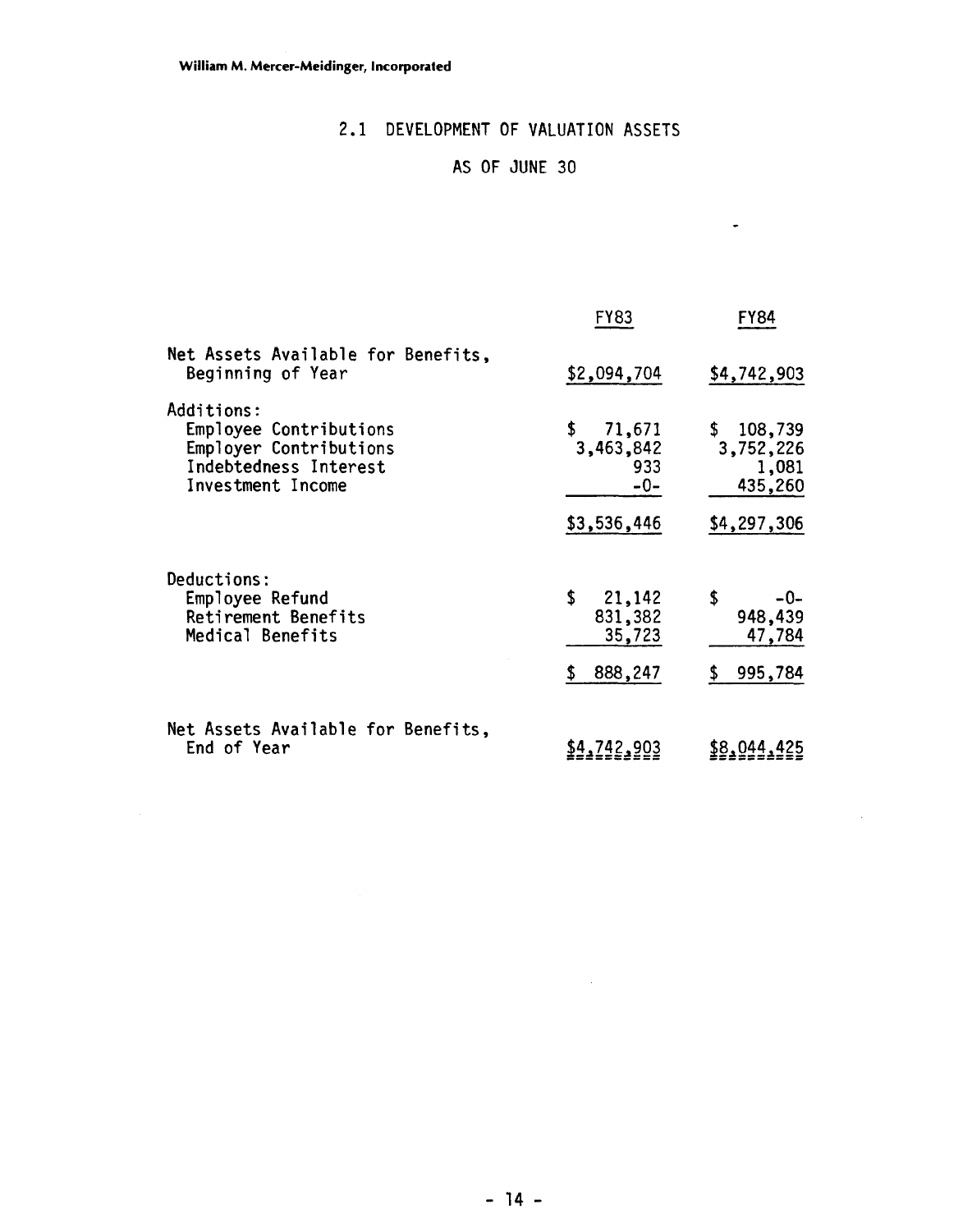# 2.2 BREAKDOWN OF PRESENT VALUE

# OF BENEFITS

 $\blacksquare$ 

| Active Participants                | Present Value of<br>Accrued Benefits | Present Value of<br>Fully Projected Benefits |
|------------------------------------|--------------------------------------|----------------------------------------------|
| Retirement Benefits                | \$8,247,810                          | \$22,852,648                                 |
| Disability Benefits                | 251,161                              | 603,507                                      |
| Death Benefits                     | 1,532,263                            | 3,606,256                                    |
| Deferred Benefits                  | 3,232,491                            | 8,211,874                                    |
| Health Benefits                    | 401,342                              | 1,018,681                                    |
| Subtotal                           | \$13,665,067                         | \$36,292,966                                 |
| Retirees and Survivors             |                                      |                                              |
| Retired Members' Benefits          | \$16,310,993                         | \$16,310,993                                 |
| Health Benefits                    | 609,559                              | 609,559                                      |
| Subtotal                           | \$16,920,552                         | \$16,920,552                                 |
| Vested Terminations                |                                      |                                              |
| Deferred Retirement Benefits       | \$5,339,678                          | \$5,339,678                                  |
| Health Benefits                    | 285,077                              | 285,077                                      |
| Subtotal                           | \$5,624,755                          | \$5,624,755                                  |
| Total Present Value<br>of Benefits | \$36,210,374                         | \$58,838,273                                 |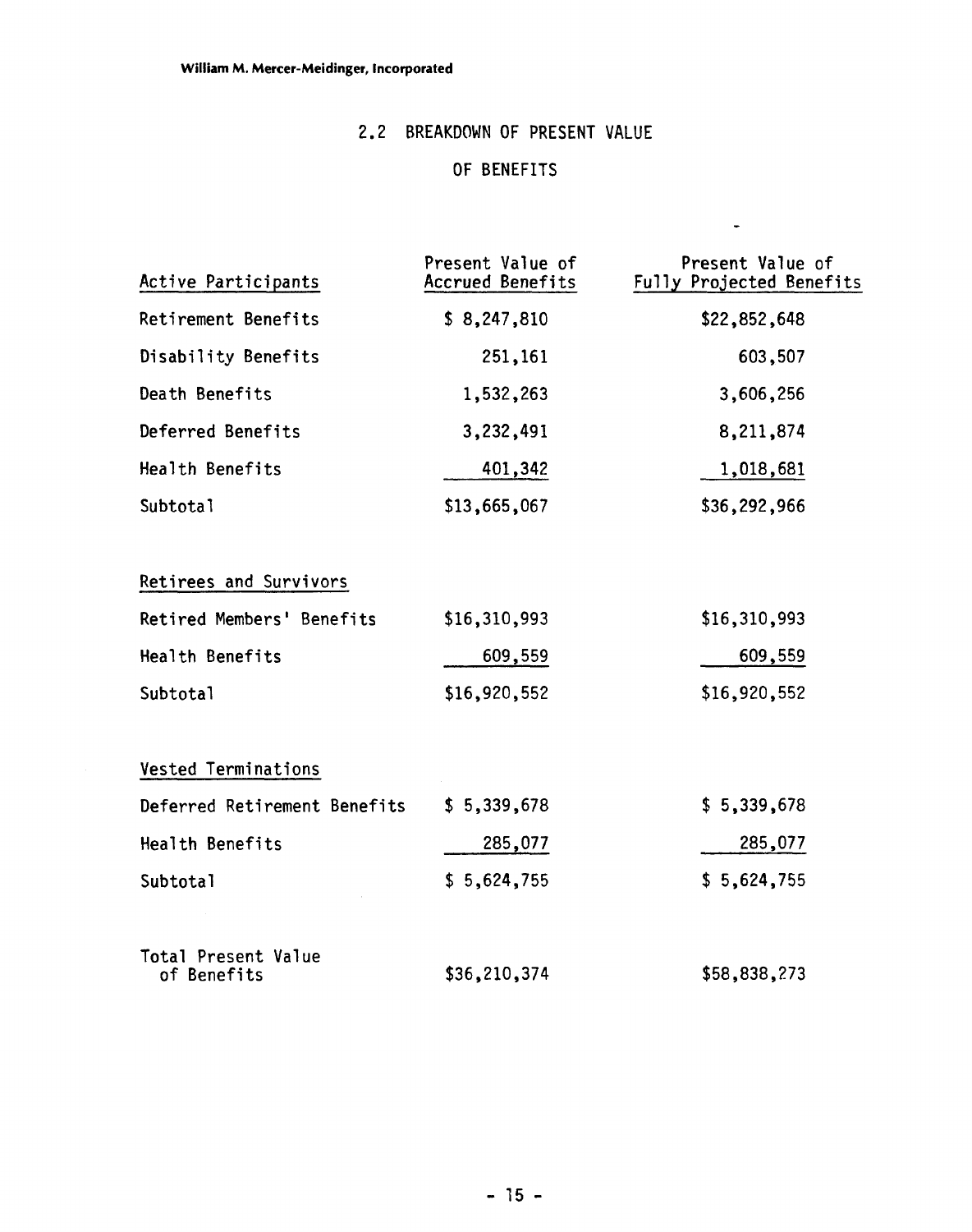# 2.3 DEVELOPMENT OF NORMAL COST

 $\sim$ 

|     | (1) Present Value of Fully Projected<br>Benefits                                        | \$58,838,273 |
|-----|-----------------------------------------------------------------------------------------|--------------|
|     | (2) Present Value of Accrued Benefits                                                   | 36,210,374   |
|     | (3) Present Value of Future Member<br>Contributions                                     | 1,019,577    |
|     | (4) Present Value of Future Consolidated<br>Employer Contributions<br>$(1) - (2) - (3)$ | 21,608,322   |
| (5) | Average Present Value of Future<br>Service                                              | 15.7075      |
| (6) | Normal Cost<br>$(4) \div (5)$                                                           | \$1,375,669  |

 $\mathcal{L}$